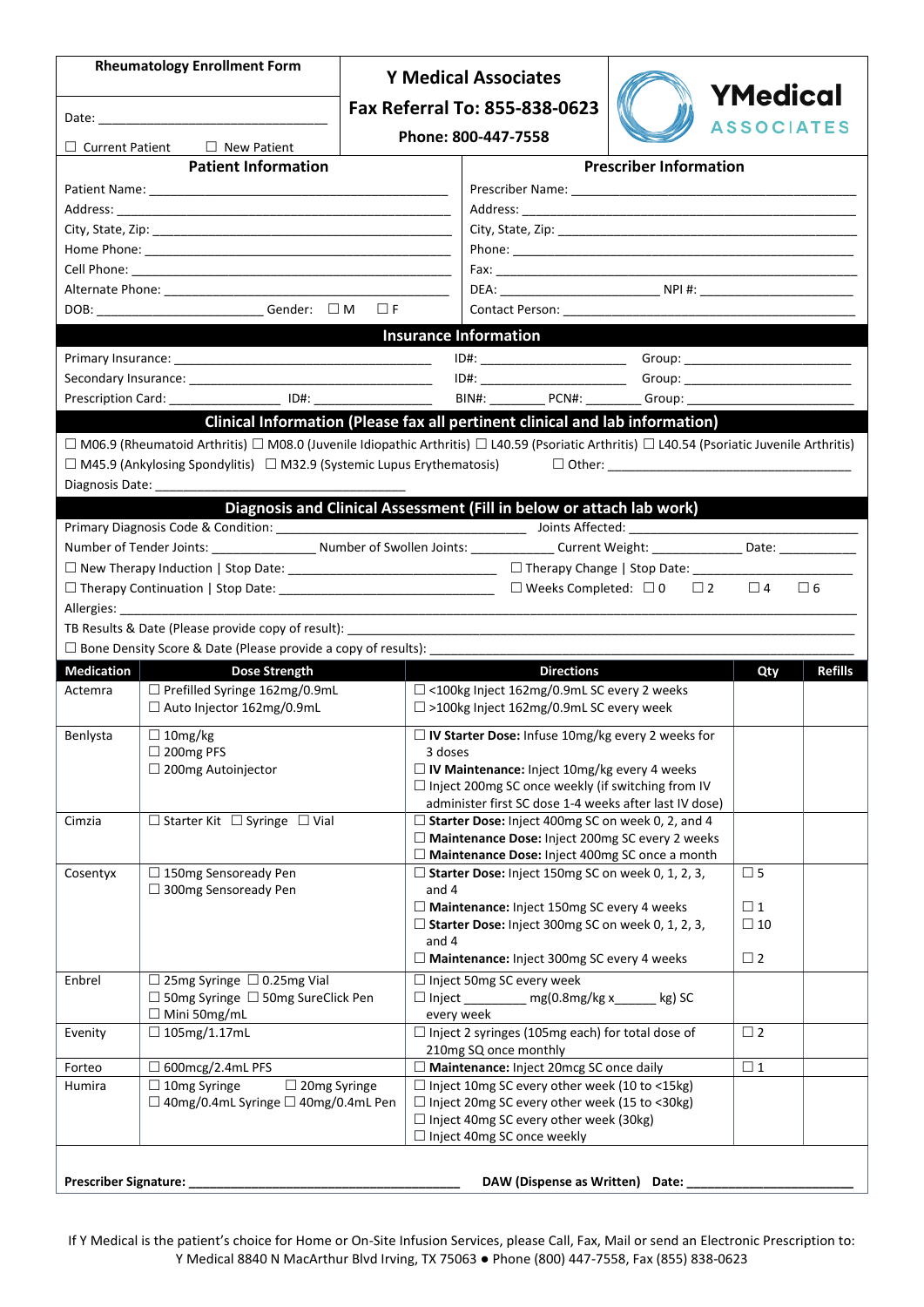|                                                                          | <b>Rheumatology Enrollment Form</b>                                                                                                           |                   | <b>Y Medical Associates</b>                                                                                                                                                                                                    |                               |          |                |
|--------------------------------------------------------------------------|-----------------------------------------------------------------------------------------------------------------------------------------------|-------------------|--------------------------------------------------------------------------------------------------------------------------------------------------------------------------------------------------------------------------------|-------------------------------|----------|----------------|
|                                                                          |                                                                                                                                               |                   | Fax Referral To: 855-838-0623                                                                                                                                                                                                  |                               |          |                |
| $\Box$ Current Patient $\Box$ New Patient                                |                                                                                                                                               |                   | Phone: 800-447-7558                                                                                                                                                                                                            |                               |          |                |
|                                                                          | <b>Patient Information</b>                                                                                                                    |                   |                                                                                                                                                                                                                                | <b>Prescriber Information</b> |          |                |
|                                                                          |                                                                                                                                               |                   |                                                                                                                                                                                                                                |                               |          |                |
|                                                                          |                                                                                                                                               |                   |                                                                                                                                                                                                                                |                               |          |                |
|                                                                          |                                                                                                                                               |                   |                                                                                                                                                                                                                                |                               |          |                |
|                                                                          |                                                                                                                                               |                   |                                                                                                                                                                                                                                |                               |          |                |
|                                                                          |                                                                                                                                               |                   |                                                                                                                                                                                                                                |                               |          |                |
|                                                                          |                                                                                                                                               |                   |                                                                                                                                                                                                                                |                               |          |                |
|                                                                          | DOB: ___________________________Gender: □ M □ F                                                                                               |                   |                                                                                                                                                                                                                                |                               |          |                |
|                                                                          |                                                                                                                                               |                   | <b>Insurance Information</b>                                                                                                                                                                                                   |                               |          |                |
|                                                                          |                                                                                                                                               |                   |                                                                                                                                                                                                                                |                               |          |                |
|                                                                          |                                                                                                                                               |                   |                                                                                                                                                                                                                                |                               |          |                |
|                                                                          | Prescription Card: ___________________ ID#: __________________                                                                                |                   | BIN#: PCN#: Group: Campionery Contract Contract Contract Contract Contract Contract Contract Contract Contract Contract Contract Contract Contract Contract Contract Contract Contract Contract Contract Contract Contract Con |                               |          |                |
| Diagnosis Date:                                                          | □ M06.9 (Rheumatoid Arthritis) □ M08.0 (Juvenile Idiopathic Arthritis) □ L40.59 (Psoriatic Arthritis) □ L40.54 (Psoriatic Juvenile Arthritis) |                   | Clinical Information (Please fax all pertinent clinical and lab information)                                                                                                                                                   |                               |          |                |
|                                                                          |                                                                                                                                               |                   | Diagnosis and Clinical Assessment (Fill in below or attach lab work)                                                                                                                                                           |                               |          |                |
|                                                                          |                                                                                                                                               |                   |                                                                                                                                                                                                                                |                               |          |                |
|                                                                          | Number of Tender Joints: ____________________ Number of Swollen Joints: _______________ Current Weight: ________________ Date: ______________ |                   |                                                                                                                                                                                                                                |                               |          |                |
|                                                                          |                                                                                                                                               |                   |                                                                                                                                                                                                                                |                               |          | $\Box$ 6       |
|                                                                          |                                                                                                                                               |                   |                                                                                                                                                                                                                                |                               | $\Box$ 4 |                |
|                                                                          |                                                                                                                                               |                   |                                                                                                                                                                                                                                |                               |          |                |
|                                                                          | $\Box$ Bone Density Score & Date (Please provide a copy of results):                                                                          |                   |                                                                                                                                                                                                                                |                               |          |                |
| <b>Medication</b>                                                        | Dose Strength                                                                                                                                 |                   | <b>Directions</b>                                                                                                                                                                                                              |                               | Qty      | <b>Refills</b> |
| Kevzara                                                                  | □ 150mg/1.14mL PFS □ 200mg/1.14mL Pen                                                                                                         |                   | □ Inject 200mg SC once every 2 weeks<br>$\Box$ Other:                                                                                                                                                                          |                               |          |                |
| Krystexxa                                                                | $\Box$ 8mg/mL                                                                                                                                 |                   | □ Infuse 8mg in 250mL of NS over 120 minutes<br>once every 2 weeks                                                                                                                                                             |                               |          |                |
| Olumiant                                                                 | $\Box$ 2mg Tablet                                                                                                                             | $\Box$ 1mg Tablet | $\Box$ Take one tablet PO daily                                                                                                                                                                                                |                               |          |                |
| Orencia                                                                  | $\Box$ 125mg Pen<br>□ 125mg Pen Syringe                                                                                                       | $\Box$ 250mg Vial | $\Box$ IV Dosage: Infuse<br>then every 4 weeks thereafter<br>$\Box$ SC Dosage: Inject 125mg SC once a week                                                                                                                     | mg at weeks 0, 2, 4           |          |                |
| Otezla                                                                   | $\Box$ Starter Pack                                                                                                                           | □ 30mg Tablet     | Starter Pack: Use as directed<br>$\Box$ Maintenance Dose: Take one tablet PO BID                                                                                                                                               |                               |          |                |
| Prolia                                                                   | $\Box$ 60mg PFS                                                                                                                               |                   | $\Box$ Inject 1 syringe SC every 6 months                                                                                                                                                                                      |                               |          |                |
| $\Box$ Avsola<br>$\Box$ Inflectra<br>$\Box$ Remicade<br>$\Box$ Renflexis | $\Box$ 100mg Vial                                                                                                                             |                   | $\Box$ Loading Dose: Infuse 5mg/kg at weeks 0, 2, & 6<br>$\square$ Maintenance Dose: Infuse 5mg/kg every 8<br>weeks                                                                                                            |                               |          |                |
| Rinvoq                                                                   | $\Box$ 15mg                                                                                                                                   |                   | $\Box$ Take 1 tablet PO daily                                                                                                                                                                                                  |                               |          |                |
| $\Box$ Rituxan<br>$\Box$ Truxima                                         | $\Box$ 100mg Vial                                                                                                                             | $\Box$ 500mg Vial | $\Box$ Infuse 1000mg on day 1 and day 15                                                                                                                                                                                       |                               |          |                |
| <b>Prescriber Signature:</b>                                             |                                                                                                                                               |                   | DAW (Dispense as Written) Date:                                                                                                                                                                                                |                               |          |                |